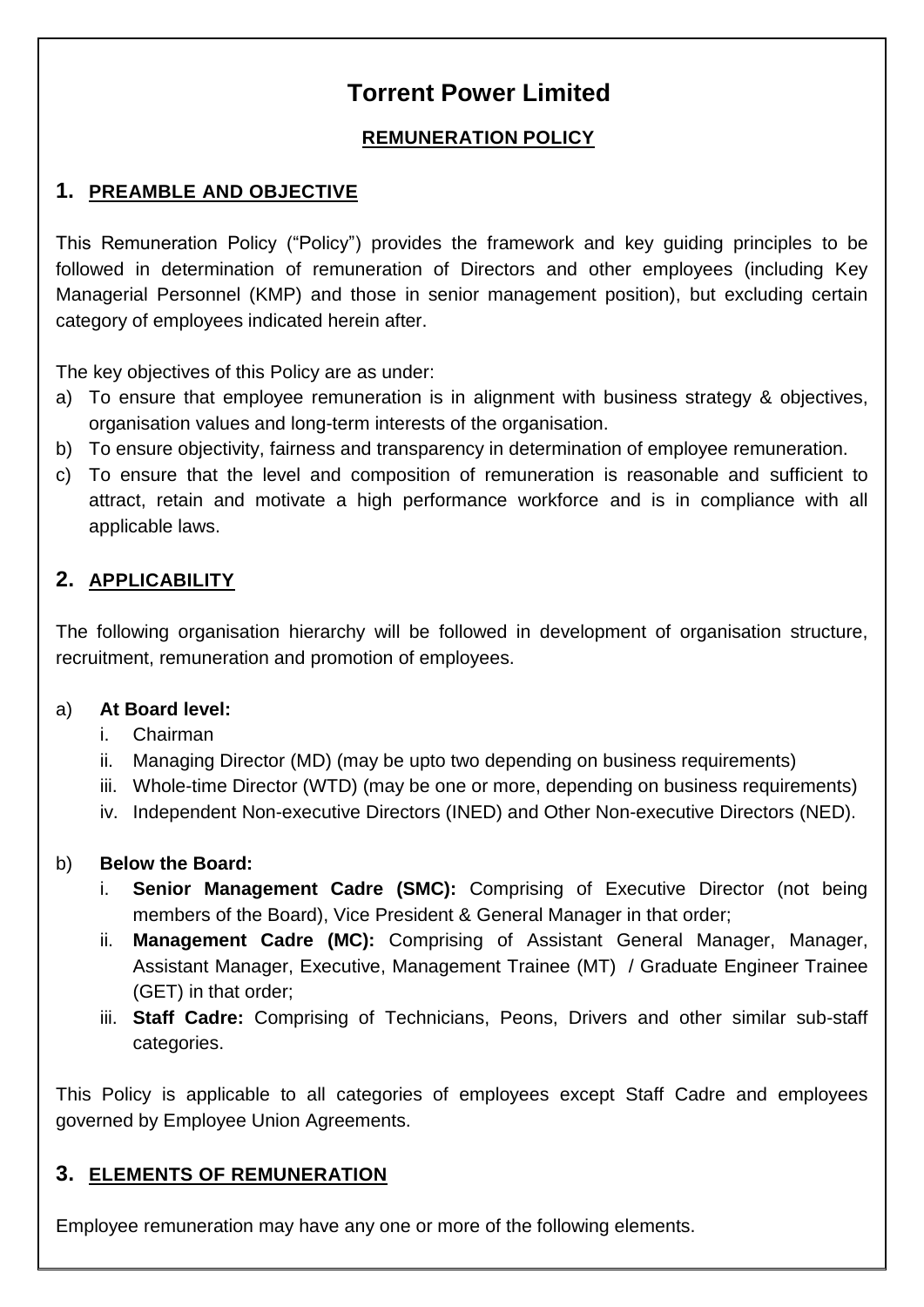- a) **Fixed Pay,** which includes Basic Salary, House Rent Allowance, Car Allowance or Conveyance Allowance, Special Allowances (for specific purposes), Company's Contribution to Provident Fund & Superannuation Fund and Gratuity.
- b) **Variable Pay,** which may be in form of Performance-based Pay (upto 20% of total remuneration), Retention Pay (determined case-by-case basis), One-time Reward (in addition to agreed remuneration) and Commission based on profits (for Directors on the Board).
- c) **Other benefits,** comprising Hospitalisation Insurance & Personal Accident Insurance, both with defined benefits provided to all employees; annual leave and accumulation / encashment thereof; provision of Company maintained Car; and Directors & Officers Liability Insurance with defined benefits.

## **4. ANNUAL REVIEW OF PERFORMANCE AND INCREMENT IN REMUNERATION**

- a) Soon after the end of financial year, an annual appraisal of performance of all employees will be conducted by HR Department.
- b) The annual appraisal (except for Executive Directors and Directors on Board) will be based on an objective and subjective assessment of performance of employees involving selfassessment, assessment by immediate supervising officer and assessment by Head of Department on defined parameters. Employees will be ranked based on such performance appraisal and promotion and increment in remuneration will be determined.
- c) Annual appraisal of Executive Director / CFO / Company Secretary and all other employees covered within the meaning of "senior management" as defined in SEBI Listing Regulations / Companies Act, 2013, will conducted by the Chairman / MD based on individual performance and contribution to the business and the same will be placed before the Nomination and Remuneration Committee (NRC) and Board.
- d) Subject to satisfactory annual appraisal, annual revision will be determined based on: (a) industry and overall business scenario and financial performance of the Business Unit / Company for the year; (b) general price inflation for the financial year under appraisal; (c) individual performance merits; (d) refixation required (due to market factors, increased role or promotion).

In addition to annual revision, the annual appraisal of performance will also be used to determine variable pay component and one-time reward, where applicable.

#### **5. REMUNERATION OF INED / NED (excluding promoter category NEDs)** i

Remuneration of INED / NED may be by way of:

- a) Sitting fees based on attendance for each meeting of the Board or Committee thereof, subject to applicable law and as determined by the Board, from time to time.
- b) Commission for the financial year based on attendance of meetings of the Board, Committees and contribution therein, subject to applicable law and as determined by the shareholders/Board from time to time.